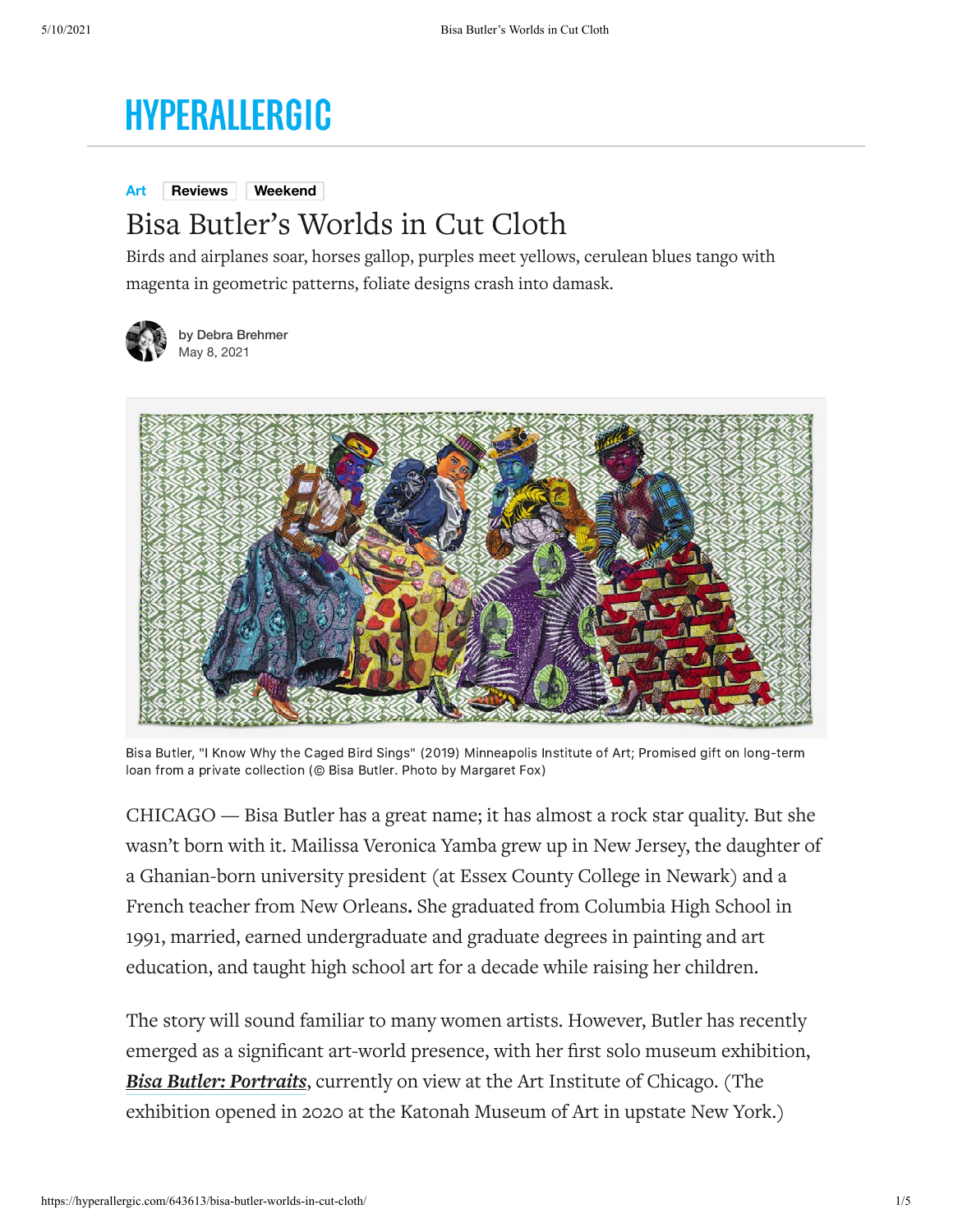Butler gained success, quite remarkably, through the often-marginalized medium of quilting. Yet, what might seem like an overnight success is not. Butler had been showing work for 20 years with other African American quilt artists under the auspices of the curator, writer, and artist **[Carolyn Mazloomi](https://carolynlmazloomi.com/)**. Butler was known in these circles, but it was not until three years ago that she surmounted biases in the contemporary art world against both people of color and fiber arts.

Butler's breakthrough happened in 2018 at an art fair, Expo Chicago. Her work, presented by Claire Oliver Gallery, sold out during the first hour of the preview. I remember running into friends at the fair who asked breathlessly, "Did you see those quilts?" When Erica Warren, the textile curator at the Art Institute of Chicago, first saw the work at Expo, she was "transfixed and astonished." "When the works came into my view in the crowded exhibition hall," she told me by email, "there were a few particulars that really grabbed my attention, including the vibrant colors and patterns, the discerning gazes of the portraits' subjects, and the balance and dynamism of the figural arrangements." The Art Institute of Chicago subsequently acquired a major work, "The Safety Patrol" (2018).



Bisa Butler, "Southside Sunday Morning" (2018) Private collection (© Bisa Butler. Photo by Margaret Fox)

The 22 quilts in Butler's current exhibition are nothing less than dazzling. Their bold patterns undulate in delicate waves of cut cloth. You can almost hear the art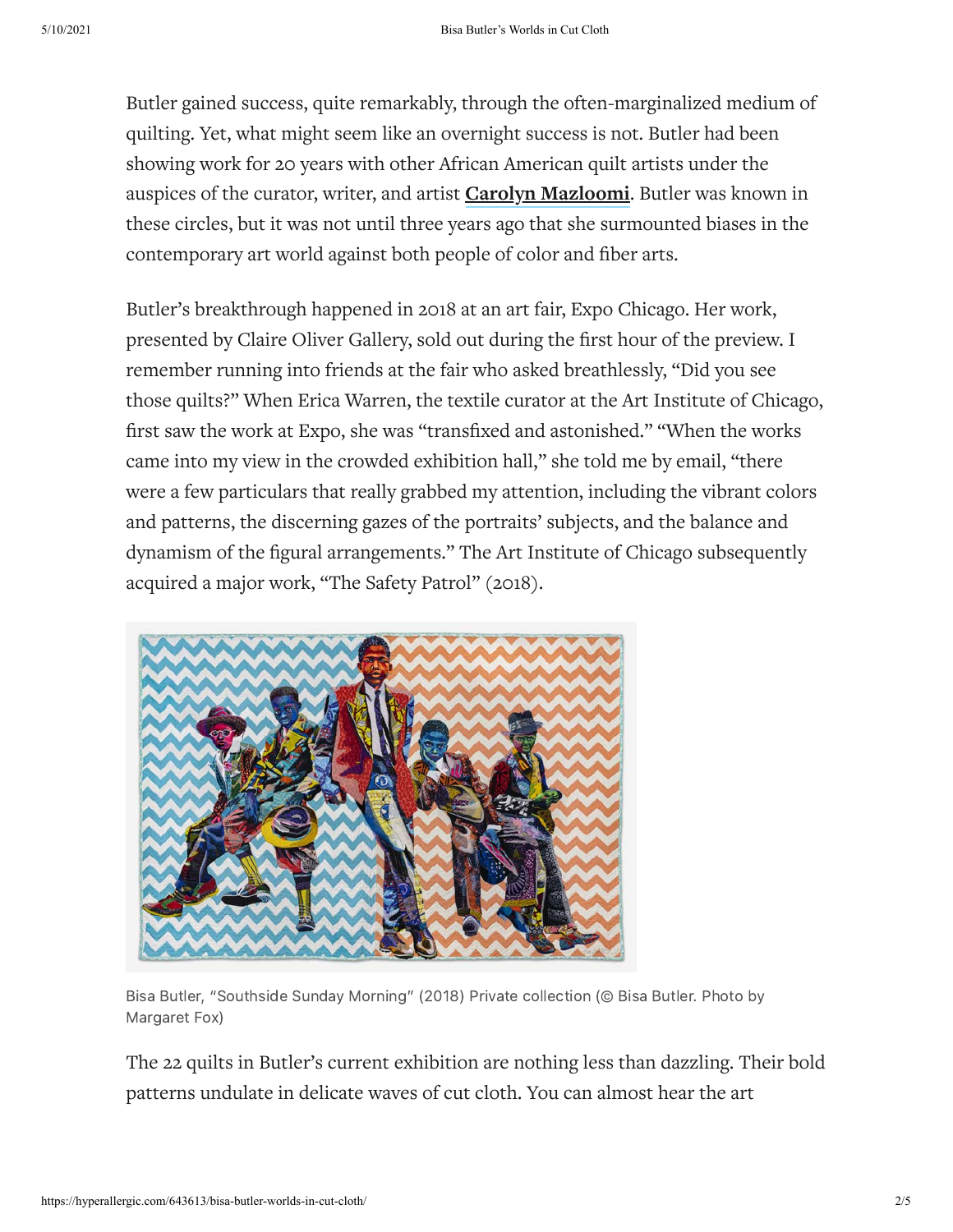museum's doors creaking open a bit wider to invite these conventional quilts inside with their foreign vocabulary of batting, backing, stitching.

Unlike the renowned Gee's Bend quilts, which are often aligned with canonical Modernist painters, such as Mondrian, Klee, or Stella, Butler's work draws on the rich history of African American art: Her legacy lies with enslaved women creating embroidered quilts from scraps, her grandmother's and mother's needlework, Romare Bearden's pioneering collages, AfriCOBRA's self-fashioned aesthetics of the African Diaspora, James Van Der Zee's studio photographs of elegant Black New Yorkers during the Harlem Renaissance, and activist artists — for instance, Faith Ringgold, whose monumental, Guernica-inspired vision of a race riot, "American People Series #20: Die," (1967), was set in conversation with Picasso's "Les Demoiselles d'Avignon" (1907) when the renovated Museum of Modern Art opened in 2019. It was the Gee's Bend quilts, however, in an exhibition at the Whitney Museum of American Art in 2002, that inspired Butler, then a graduate student, to work with fabric.

The first time I glanced at Butler's work I missed something crucial: her subjects float. When she translates early 20th-century photographs of mostly unknown individuals, she removes everything but the figure. Seated and standing individuals are left without chairs or ground. They float in an expanse of electrified fabric, proudly asserting themselves, free from the weight of cultural assumptions. They lean on nothing. Their gazes both challenge and connect with viewers as they greet [us, life-sized, in radiant glory. "I hate the gaze of pity," Butler intoned in a](https://www.juxtapoz.com/news/magazine/features/bisa-butler-stitching-history/) *Juxtapoz* **interview**.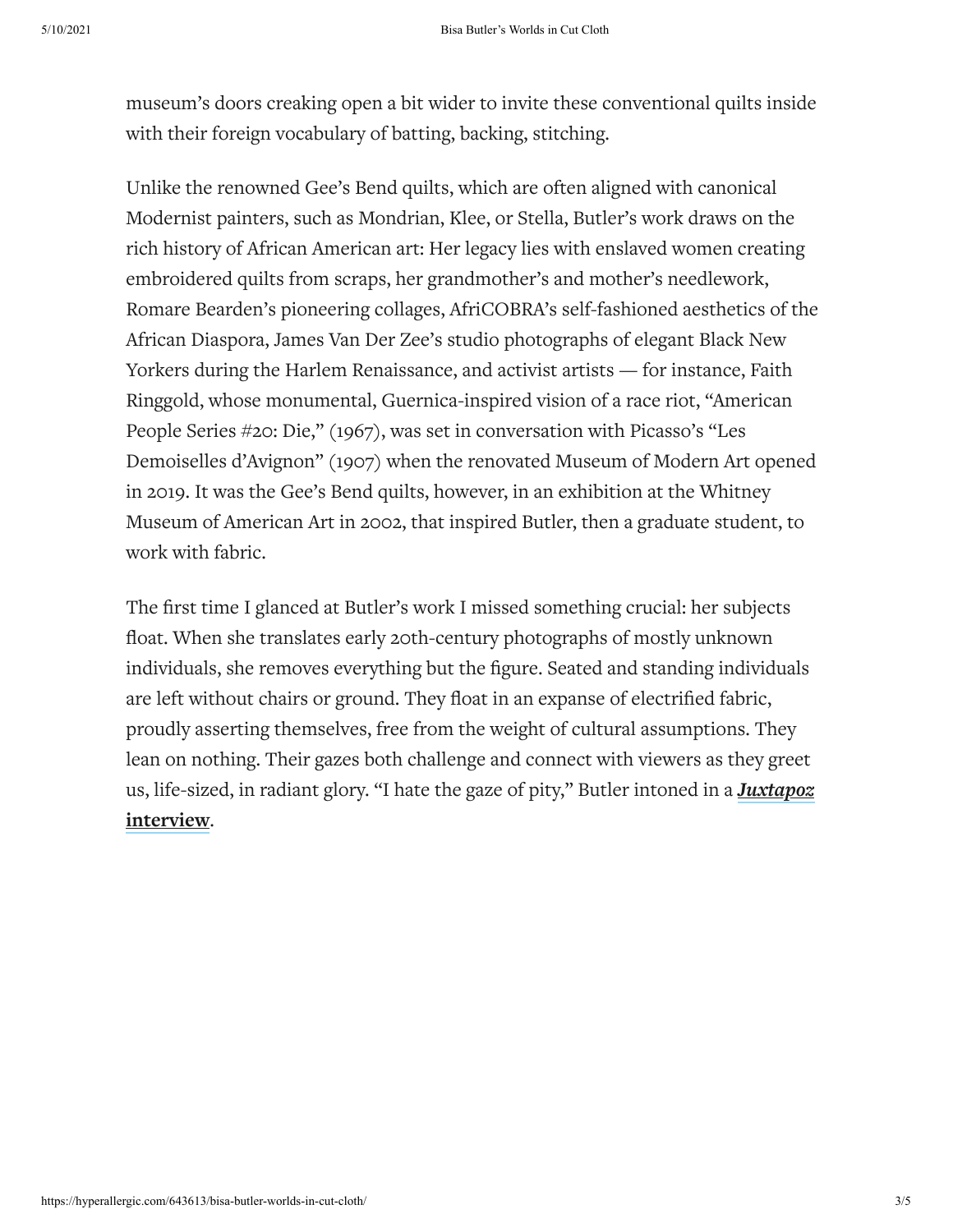

Bisa Butler, "The Safety Patrol" (2018) Cavigga Family Trust Fund (© Bisa Butler)

Butler dresses her subjects in a riot of West African Dutch and Ghanian wax cloth to achieve "an aesthetic of presence," as stated by Art Institute fellow Isabella Ko in the exhibition catalogue. She splices and layers these prints together until a bold, throbbing confluence of saturated color erupts; 50 pieces of cloth might constitute a single eye. Birds and airplanes soar, horses gallop, purples meet yellows, cerulean blues tango with magenta in geometric patterns, foliate designs crash into damask.

The textiles are designed and printed mostly by Vlisco, a company in the Netherlands, and then shipped to West Africa, where market women title the patterns with allegorical, descriptive monikers. "Speed Bird" suggests change, property, freedom, and transition. "I run faster than my rival," a horse pattern, symbolizes triumph over adversaries. One pattern features a print of the shoes Michelle Obama wore during a visit to Ghana in 2009. This pattern forms the skirt of one of four female figures in "I Know Why the Caged Bird Sings" (2019). Butler activates the symbolic associations of the cloth as an alternative grammar to define her subjects' identities and aspirations.

I watched a group of three white women take in a piece called "Survivor" (2018), which addresses female genital mutilation. They discussed the technical aspects of quilting. One explained what a "long-arm" sewing machine is. They shared observations regarding the meandering lines of stitching and the way Butler layers